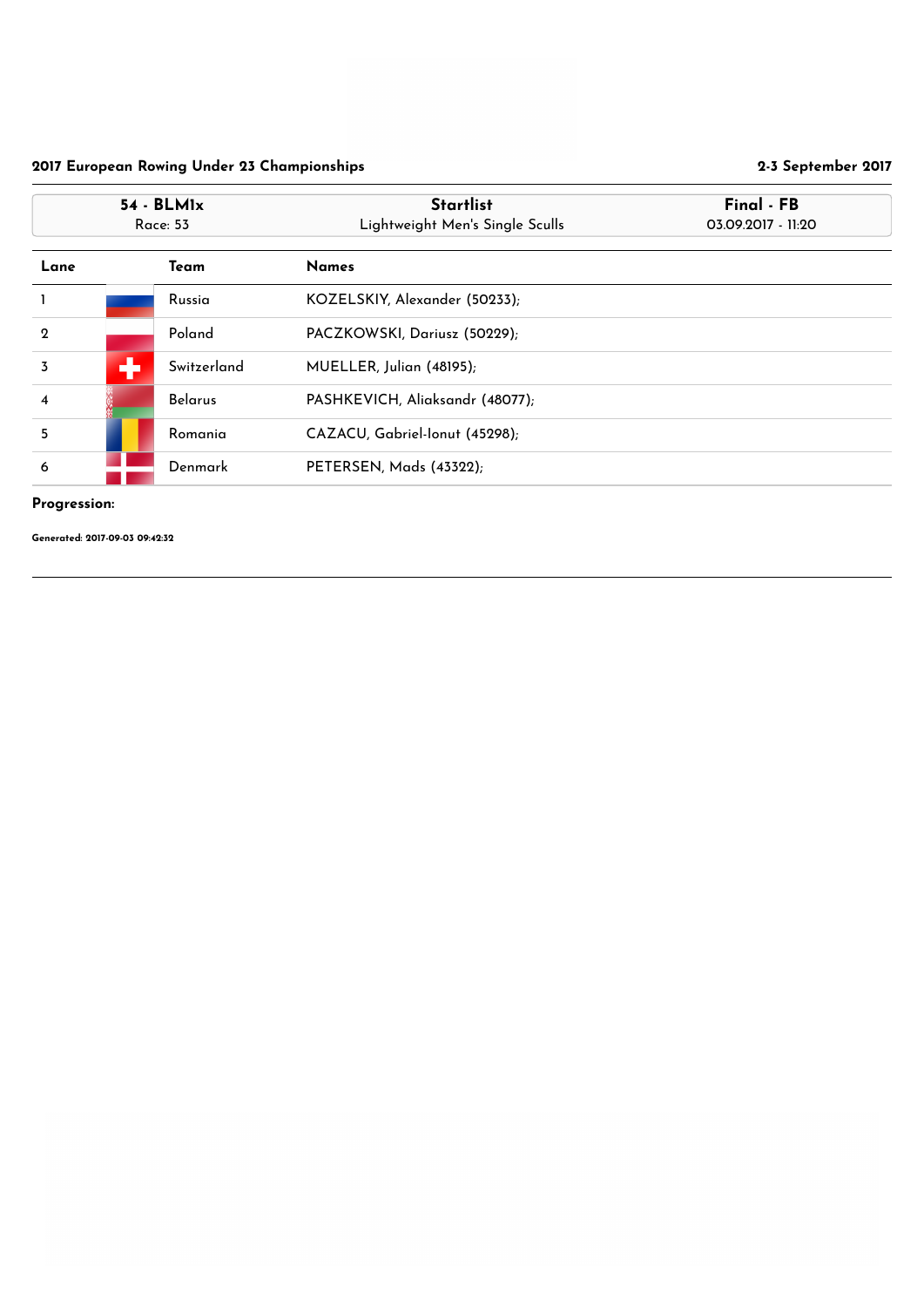## Progression:

|                         | 59 - BMIx<br><b>Race: 54</b> |                | <b>Startlist</b><br>Men's Single Sculls | Final - FB<br>2.9.2017 - 11:25 |
|-------------------------|------------------------------|----------------|-----------------------------------------|--------------------------------|
| Lane                    |                              | Team           | <b>Names</b>                            |                                |
| $\mathbf{I}$            |                              | Austria        | <b>REIM, Lukas (47755);</b>             |                                |
| $\boldsymbol{2}$        |                              | <b>Belarus</b> | MAZIARKIN, Yahor (44595);               |                                |
| $\overline{3}$          | ÷                            | Switzerland    | HABERTHUER, Niklaus (49661);            |                                |
| $\overline{\mathbf{4}}$ | $\mathbb{R}$                 | Serbia         | <b>SLAVNIC, Dusan (45721);</b>          |                                |
| 5                       |                              | Finland        | JOUSIMO, Joonas (46630);                |                                |
| 6                       |                              | Lithuania      | KELMELIS, Armandas (44868);             |                                |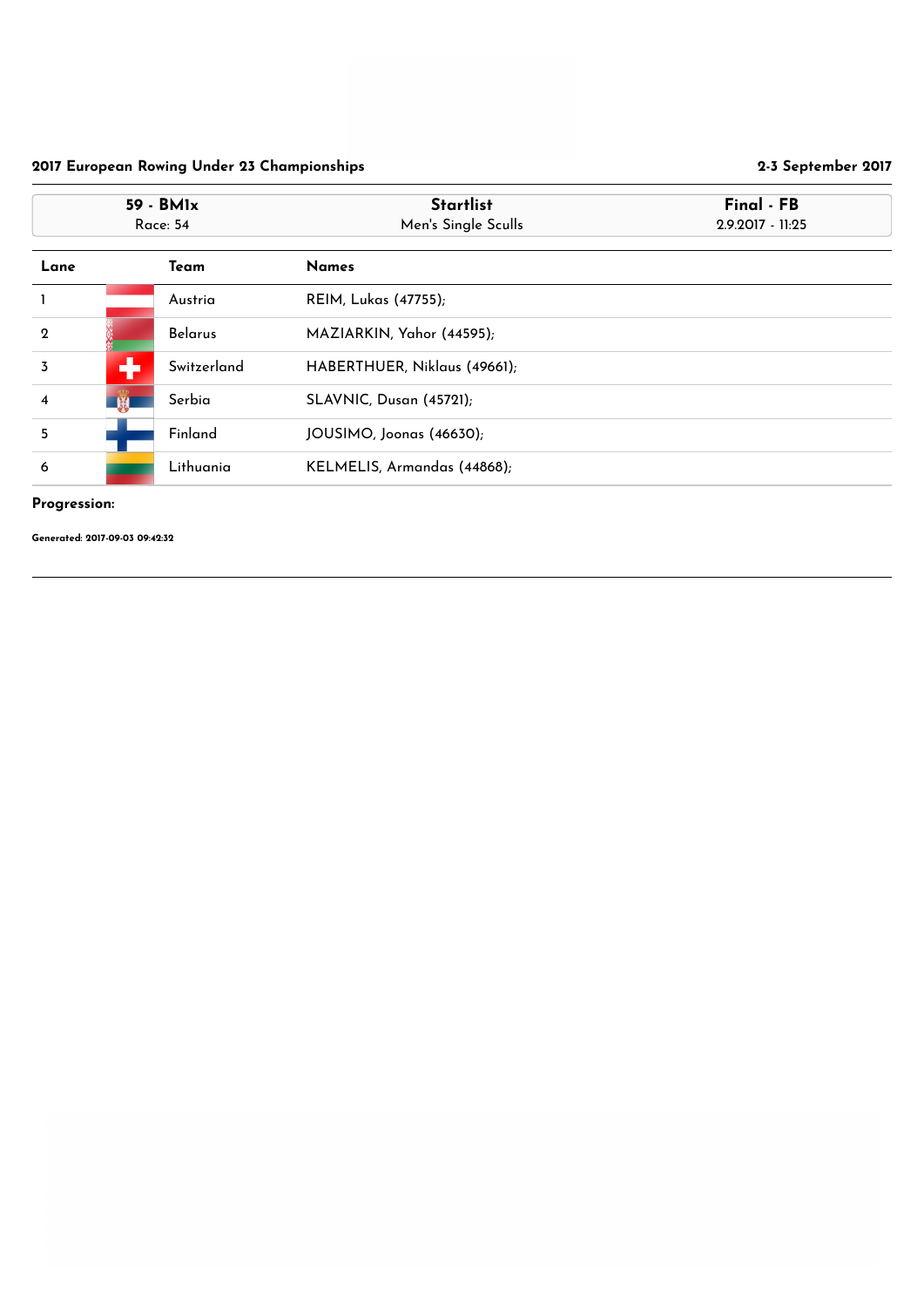#### Progression:

|                              | 51 - BW4-<br><b>Race: 55</b> |                | <b>Startlist</b><br>Women's Four                                                                                                   | Final - FA<br>03.09.2017 - 11:35 |
|------------------------------|------------------------------|----------------|------------------------------------------------------------------------------------------------------------------------------------|----------------------------------|
| Lane<br>Team<br><b>Names</b> |                              |                |                                                                                                                                    |                                  |
|                              |                              | Germany        | DUETSCH, Meike (43497); SCHIELKE, Lena (50170); HAERTL, Anna (50159);<br>KIRSTEIN, Janka (45670);                                  |                                  |
| $\mathbf 2$                  |                              | Denmark        | DAHL PEDERSEN, Trine (49740); HAMMER, Emma Sophie (46668); KEMPF, Marta<br>(45856); SANGGAARD NIELSEN, Frida (47978);              |                                  |
| $\overline{3}$               |                              | Romania        | POPESCU, Cristina-Georgiana (43947); POP, Alina Ligia (42862); PARFENIE, Beatrice-<br>Madalina (43943); PARASCANU, Roxana (43936); |                                  |
| 4                            | m                            | Croatia        | JURKOVIC, Ivana (48990); JURKOVIC, Josipa (48991); MILINOVIC, Bruna (47929);<br>KRAKIC, Izabela (48740);                           |                                  |
| 5                            |                              | <b>Belarus</b> | HARAI, Nastassia (44568); ZHURAULEVICH, Viktoryia (49689); KALESNIKAVA,<br>Maryia (48096); MARKEVICH, Aliaksandra (46088);         |                                  |
|                              |                              |                |                                                                                                                                    |                                  |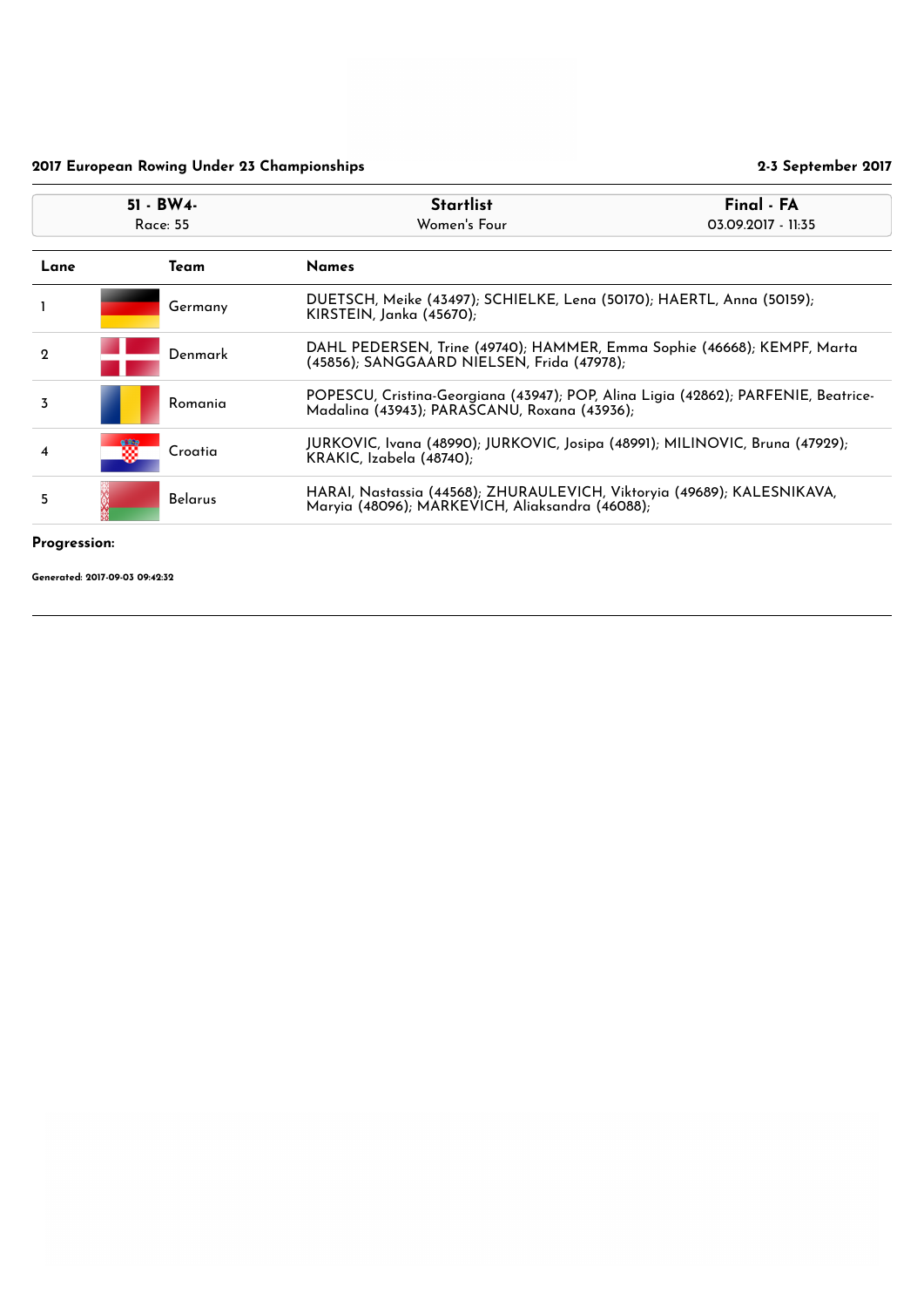## Progression:

| $52 - BM4 +$<br>Race: 56 |                      |         | Final - FA<br><b>Startlist</b><br>Men's Coxed Four<br>03.09.2017 - 11:45                                                                            |  |
|--------------------------|----------------------|---------|-----------------------------------------------------------------------------------------------------------------------------------------------------|--|
| Lane                     | <b>Names</b><br>Team |         |                                                                                                                                                     |  |
| $\mathbf 2$              |                      | Hungary | SZABO, Marton (45861); BEDOK, Gergely (50181); SONFELD, Almos (45890);<br>OCSENASZ, Gergo (50184); CSORBA, Daniel (50182);                          |  |
| 3                        |                      | Romania | LEHACI, Florin-Sorin (47557); BAITOC, Bogdan-Sabin (47560); BERARIU, Stefan-<br>Constantin (46370); HUC, Ciprian (47563); MUNTEANU, Adrian (44825); |  |
| $\overline{\bf{4}}$      |                      | Ukraine | DERKACH, Artem (45895); KRAVCHENKO, Oleh (44795); KOZODOI, Stanislav<br>(43658); TYMOSHENKO, Oleksii (44806); KONOVALIUK, Oleksandr (43230);        |  |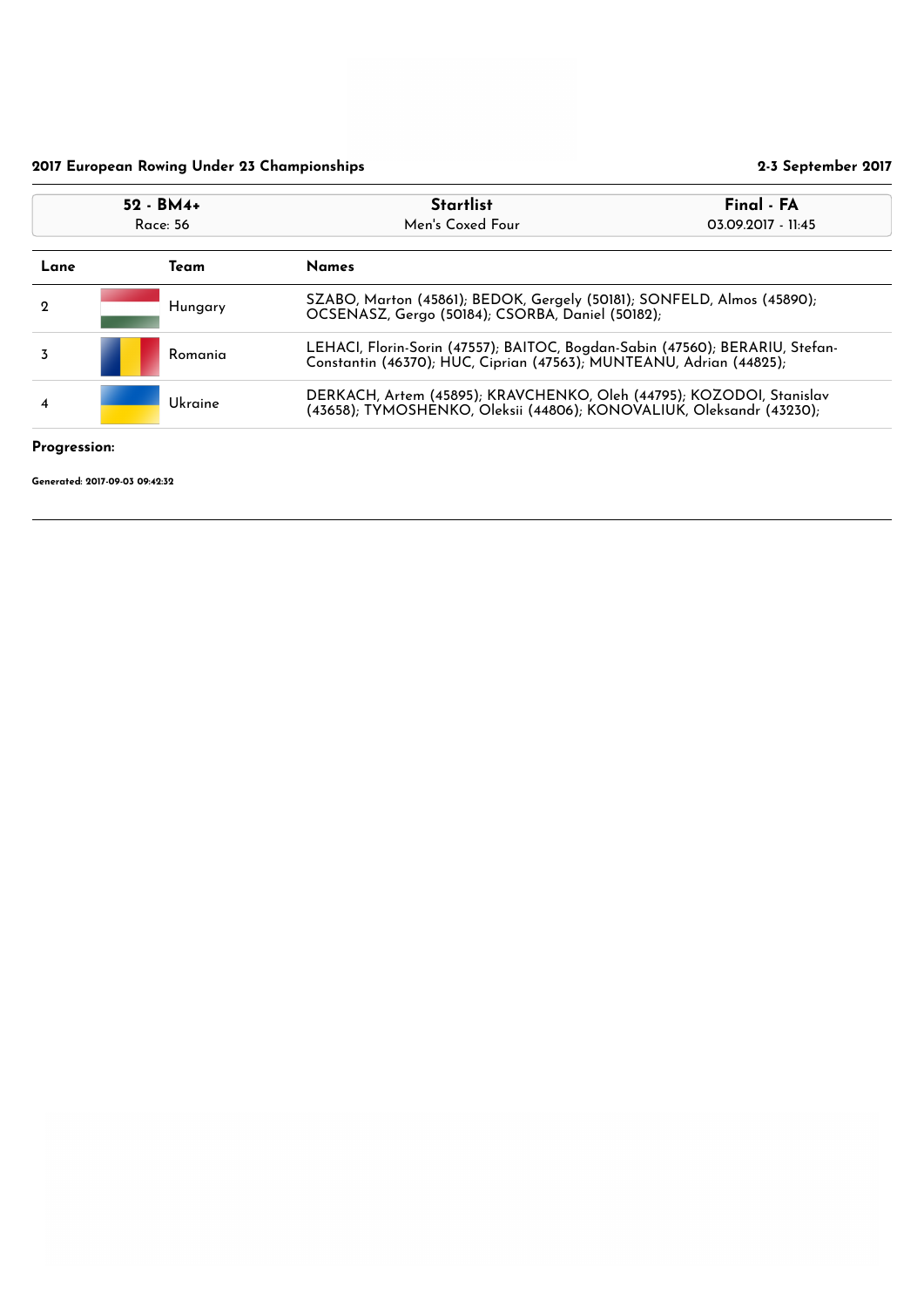## Progression:

|                         | $53 - BLW1x$<br><b>Race: 57</b> | <b>Startlist</b><br>Lightweight Women's Single Sculls | Final - FA<br>03.09.2017 - 11:55 |
|-------------------------|---------------------------------|-------------------------------------------------------|----------------------------------|
| Lane                    | Team                            | <b>Names</b>                                          |                                  |
|                         | Denmark                         | MATHIASEN, Stine Eilert (47979);                      |                                  |
| $\mathbf 2$             | Sweden                          | WALLIN, Lovisa (44342);                               |                                  |
| $\overline{3}$          | Norway                          | LUND, Maia (45868);                                   |                                  |
| $\overline{\mathbf{4}}$ | ÷<br>Switzerland                | EICHENBERGER, Lara (48192);                           |                                  |
| 5                       | <b>Belarus</b>                  | LEBEDZEVA, Veranika (46150);                          |                                  |
| 6                       | Germany                         | REICHARDT, Johanna (50183);                           |                                  |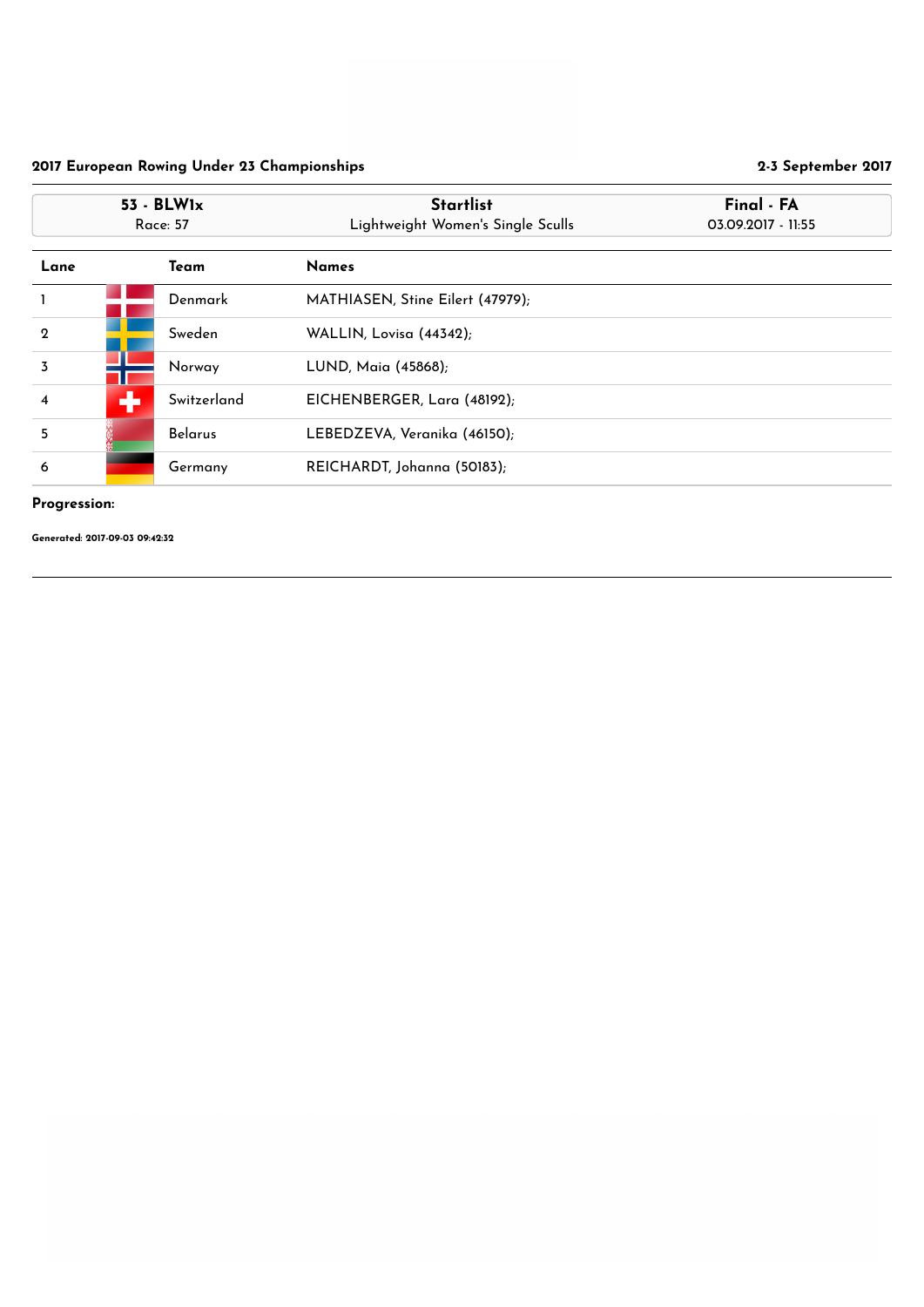## Progression:

|                         | $54 - BLM1x$<br><b>Race: 58</b> |                       | <b>Startlist</b><br>Lightweight Men's Single Sculls | Final - FA<br>03.09.2017 - 12:05 |
|-------------------------|---------------------------------|-----------------------|-----------------------------------------------------|----------------------------------|
| Lane                    |                                 | Team                  | <b>Names</b>                                        |                                  |
|                         |                                 | Slovenia              | JALEN, Ales (43905);                                |                                  |
| $\overline{2}$          |                                 | Ireland               | <b>GOFF, ANDREW (48184);</b>                        |                                  |
| $\overline{3}$          |                                 | Austria               | ZWOELFER, Jakob (46561);                            |                                  |
| $\overline{\mathbf{4}}$ |                                 | <b>Czech Republic</b> | CINCIBUCH, Jan (46586);                             |                                  |
| 5                       | $\mathbf{C}^{\star}$            | Turkey                | YENIPAZARLI, Enes (46483);                          |                                  |
| 6                       |                                 | Sweden                | NILSSON, Filip (43392);                             |                                  |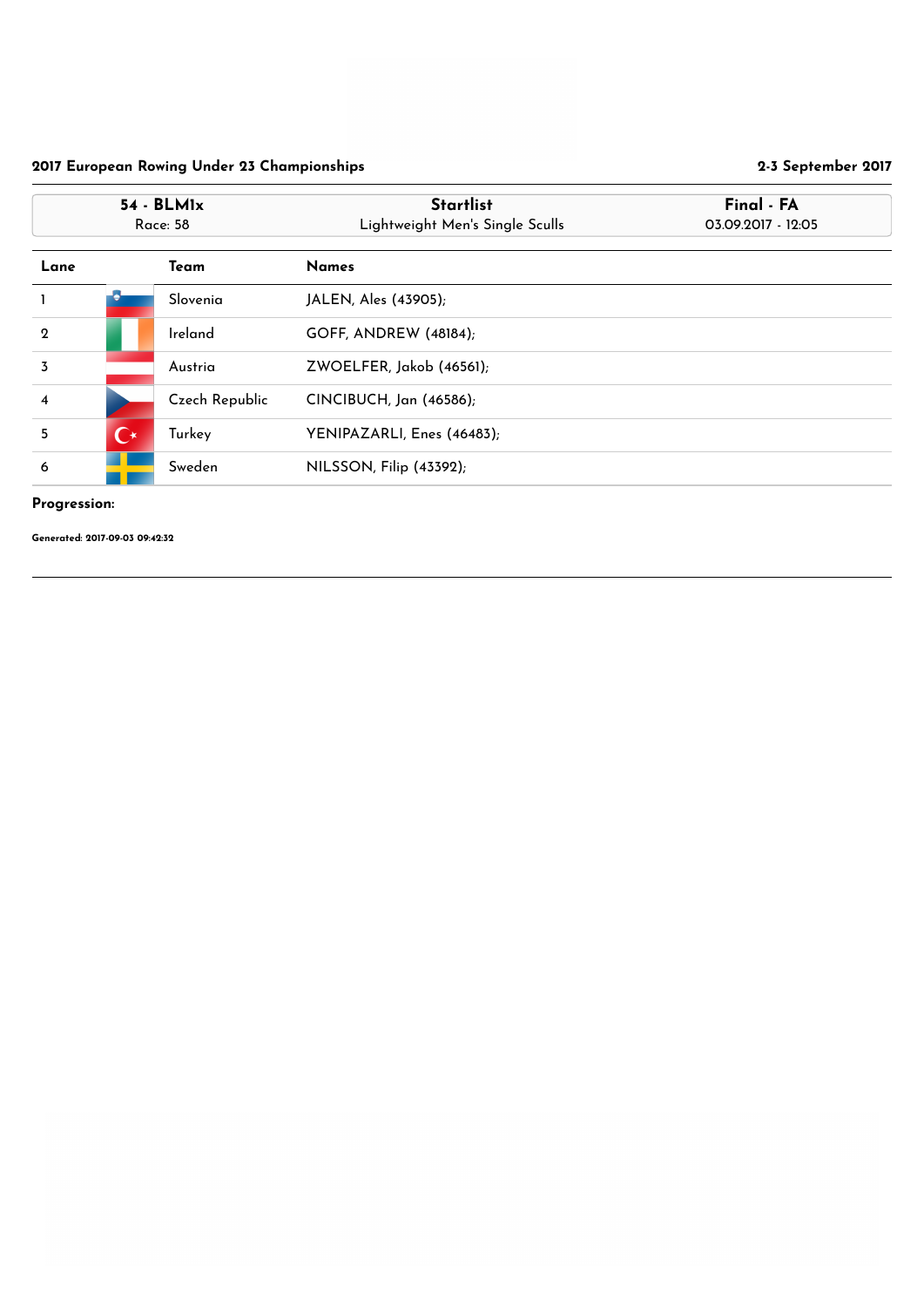## Progression:

|                | 55 - BLM2-<br>Race: 59 |         | <b>Startlist</b><br>Lightweight Men's Pair            | Final - FA<br>03.09.2017 - 12:15 |
|----------------|------------------------|---------|-------------------------------------------------------|----------------------------------|
| Lane           |                        | Team    | <b>Names</b>                                          |                                  |
| $\mathbf 2$    |                        | Germany | HOTZ, Paul (50173); SEIDENFADEN, Janis (50202);       |                                  |
| 3              | $\bf C^{\star}$        | Turkey  | KARTAL, Mert Kaan (43526); UNSAL, Fatih (45714);      |                                  |
| $\overline{4}$ | Hungary                |         | SZABO, Bence (48734); PRIVACZKI-JUHASZ, Akos (44849); |                                  |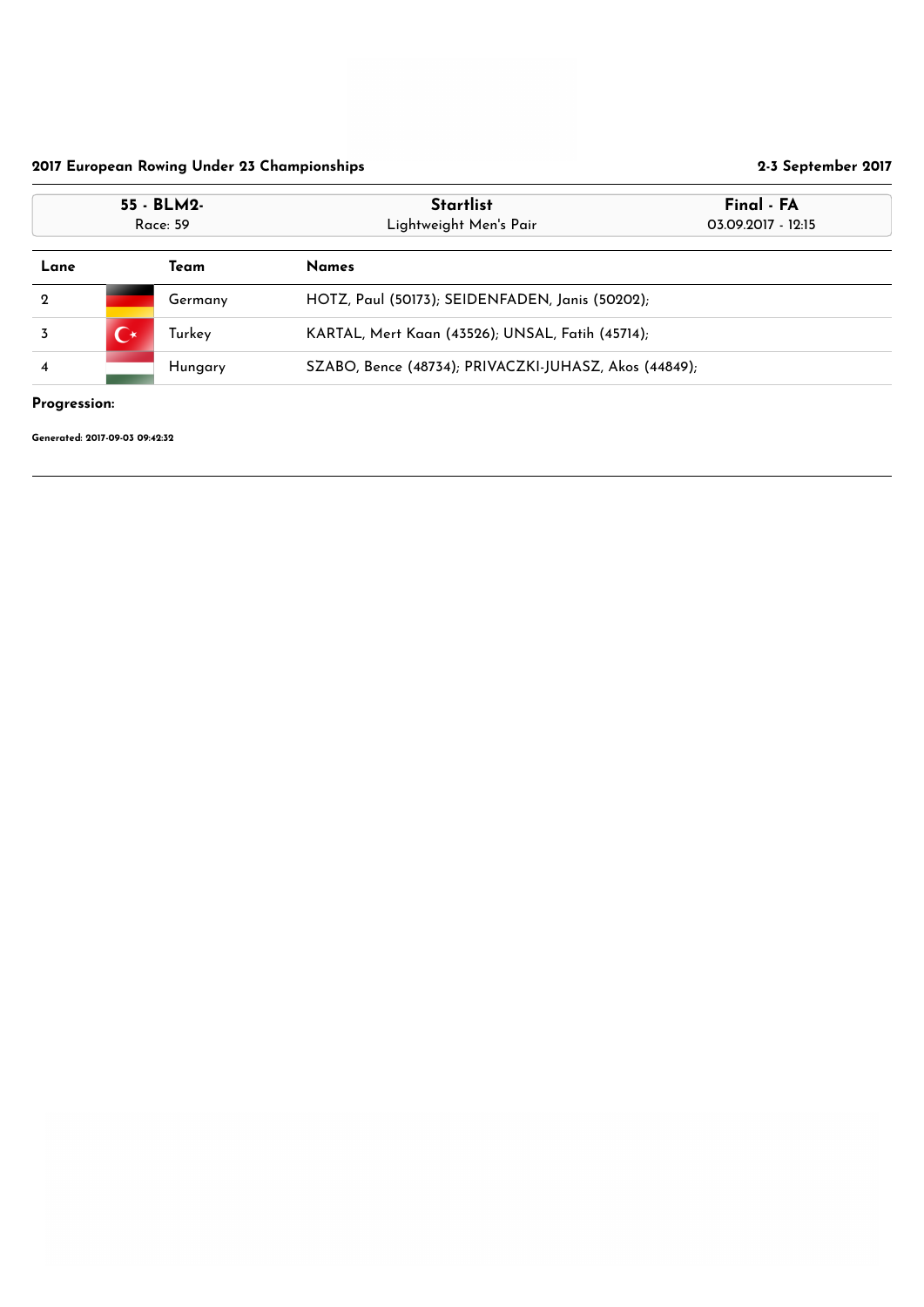|                     | $56 - BLW4x$<br>Race: 60                                                                                                       | <b>Startlist</b><br>Lightweight Women's Quadruple Sculls                                                                  | Final - FA<br>03.09.2017 - 12:25 |  |
|---------------------|--------------------------------------------------------------------------------------------------------------------------------|---------------------------------------------------------------------------------------------------------------------------|----------------------------------|--|
| Team<br>Lane        |                                                                                                                                | <b>Names</b>                                                                                                              |                                  |  |
|                     | SCHAEFER, Sina (50176); RICHTER, Lara (50204); GERHARDT, Marie-Christine<br>Germany<br>(50171); NEBELSIECK, Eva-Lotta (50207); |                                                                                                                           |                                  |  |
| 4                   | Denmark                                                                                                                        | PETERSEN, Marie-Louise (48739); LANGKJAER, Ida (49761); CHRISTENSEN, Nanna<br>Bo (49762); MOERCH-PEDERSEN, Marie (46665); |                                  |  |
| <b>Progression:</b> |                                                                                                                                |                                                                                                                           |                                  |  |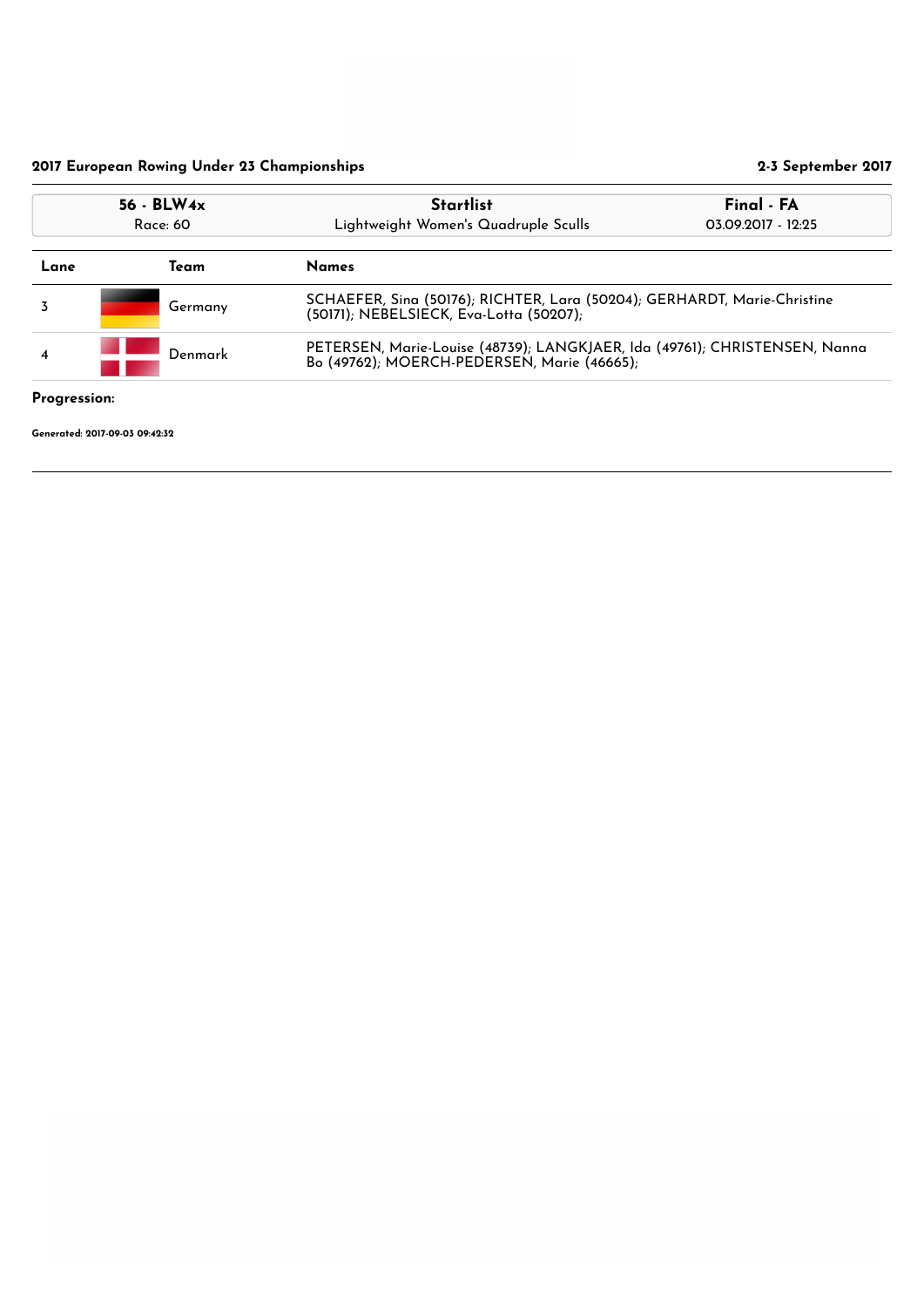## Progression:

|                                                               | $57 - BLM4x$<br>Race: 61 |                                                                      | <b>Startlist</b><br>Lightweight Men's Quadruple Sculls                                                          | Final - FA<br>03.09.2017 - 12:35 |
|---------------------------------------------------------------|--------------------------|----------------------------------------------------------------------|-----------------------------------------------------------------------------------------------------------------|----------------------------------|
| Lane                                                          | Team                     |                                                                      | <b>Names</b>                                                                                                    |                                  |
| $\mathbf 2$                                                   |                          | Estonia                                                              | RANDMAE, Kermo (46881); KAMA, Joonatan (50222); RUUSALEPP, Karl August<br>(50223); KOPPEL, Ander (42643);       |                                  |
| 3                                                             |                          | Austria                                                              | KABAS, Sebastian (48154); MADERNER, Alexander (50197); HAFERGUT, Johannes<br>(50195); KELLNER, Philipp (48153); |                                  |
| Germany<br>$\overline{4}$<br>(46868); GOETZE, Collin (50161); |                          | KORYSZCZUK, Laszlo (50169); LAMMERSDORF, Timo (50179); MENKE, Jannik |                                                                                                                 |                                  |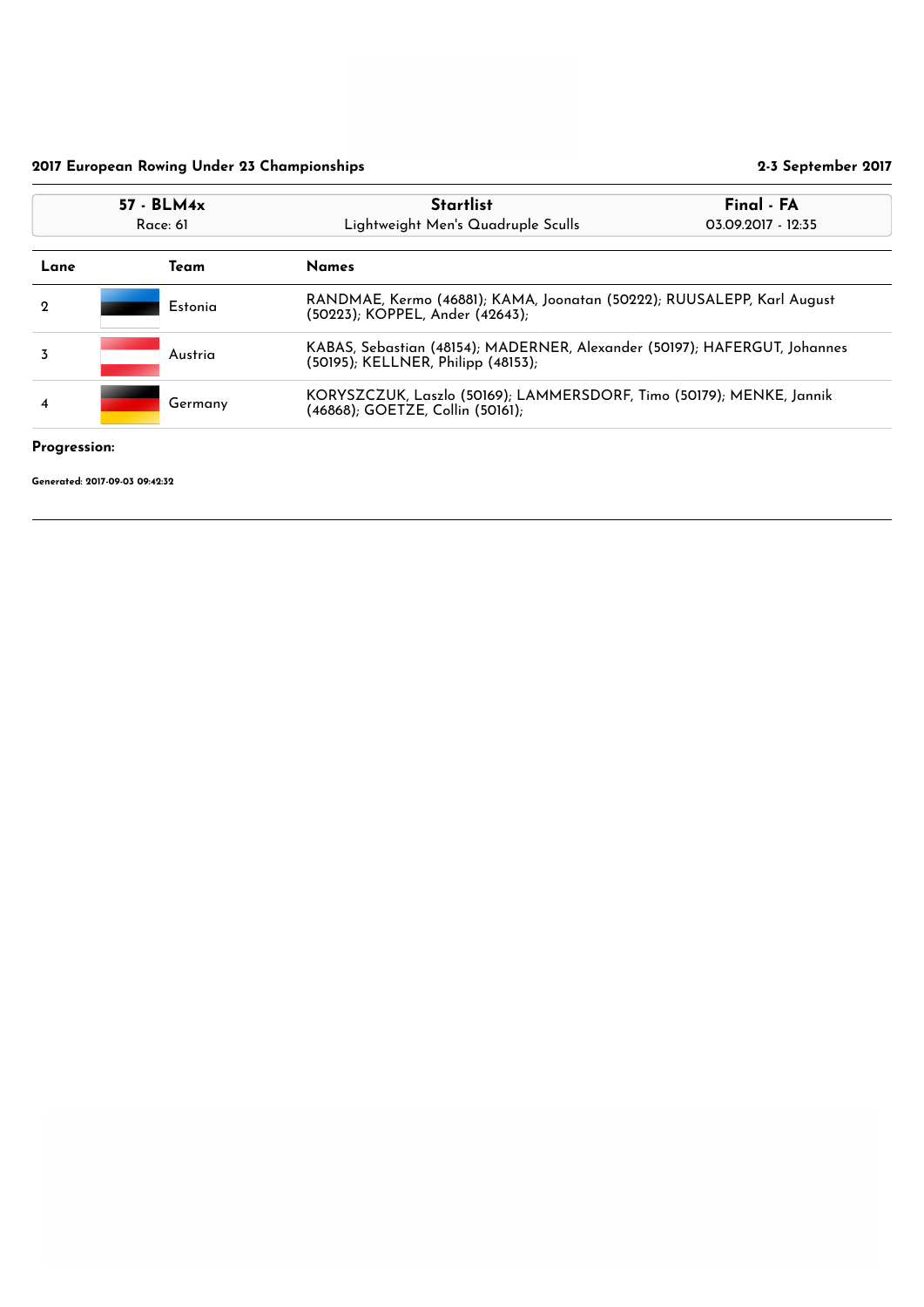## Progression:

|                  | 58 - BW1x<br><b>Race: 62</b> |                 | <b>Startlist</b><br>Women's Single Sculls | Final - FA<br>03.09.2017 - 12:45 |
|------------------|------------------------------|-----------------|-------------------------------------------|----------------------------------|
| Lane             |                              | Team            | <b>Names</b>                              |                                  |
|                  |                              | Ukraine         | DUDCHENKO, Kateryna (48571);              |                                  |
| $\mathbf 2$      |                              | Russia          | PITIRIMOVA, Ekaterina (44497);            |                                  |
| $\overline{3}$   | ╋                            | Switzerland     | WALKER, Pascale (43011);                  |                                  |
| $\boldsymbol{4}$ |                              | Hungary         | GADANYI, Zoltana (45866);                 |                                  |
| 5                |                              | <b>Bulgaria</b> | GEORGIEVA, Desislava (43388);             |                                  |
| 6                | ✿                            | <b>Israel</b>   | BEZDESKY, Nurit (43455);                  |                                  |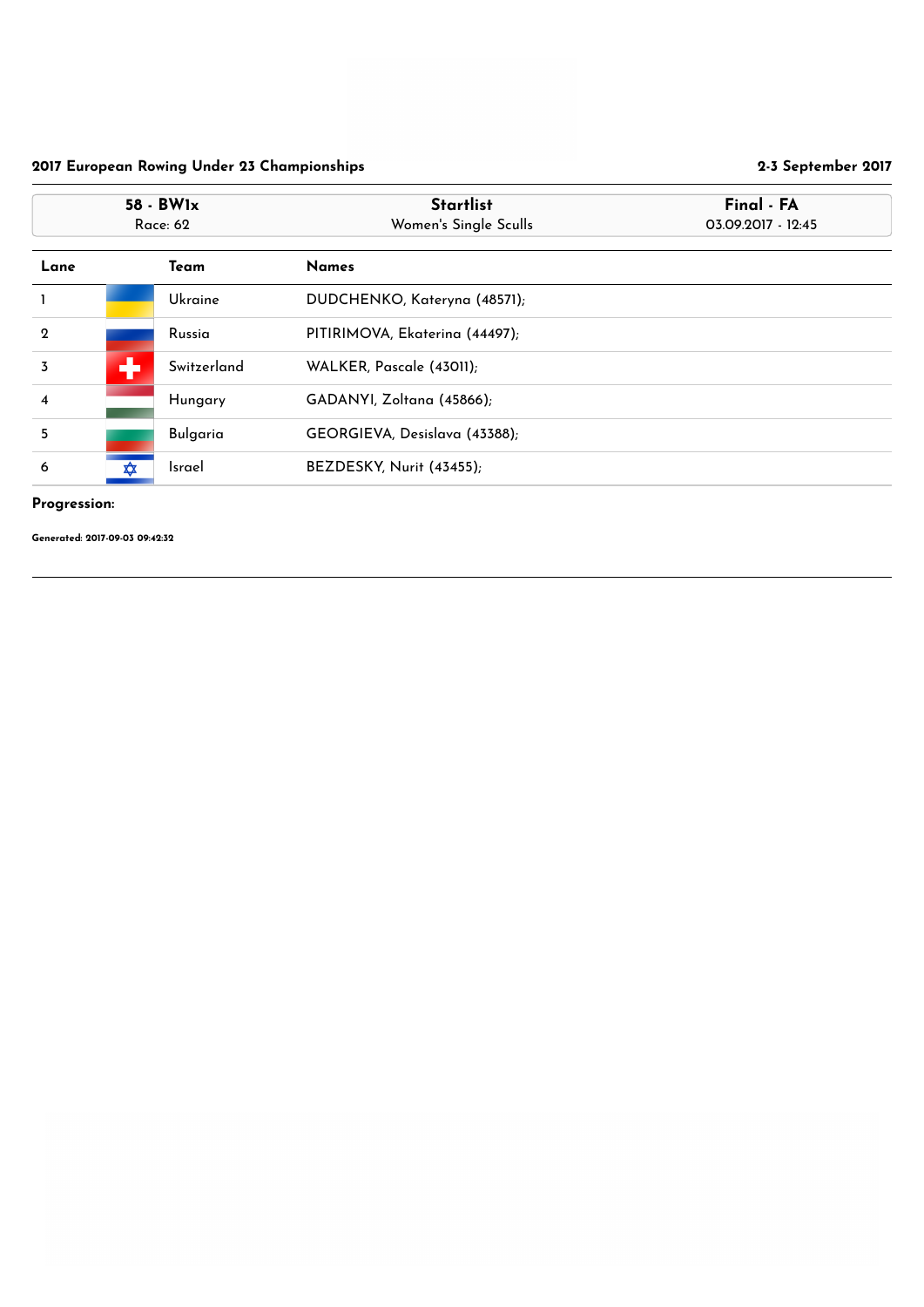## Progression:

|                  | 59 - BM1x<br><b>Race: 63</b> |                 | <b>Startlist</b><br>Men's Single Sculls | Final - FA<br>03.09.2017 - 12:55 |
|------------------|------------------------------|-----------------|-----------------------------------------|----------------------------------|
| Lane             |                              | <b>Team</b>     | <b>Names</b>                            |                                  |
|                  |                              | Hungary         | SZEGEDI, Tamas (46888);                 |                                  |
| $\boldsymbol{2}$ |                              | Denmark         | LARSEN, Nick (43327);                   |                                  |
| $\overline{3}$   |                              | Romania         | ENACHE, Marian-Florian (42870);         |                                  |
| $\boldsymbol{4}$ |                              | Germany         | ZEIDLER, Oliver (50151);                |                                  |
| 5                |                              | <b>Bulgaria</b> | <b>YOTOV, Boris (41535);</b>            |                                  |
| 6                |                              | Ukraine         | YURCHENKO, Pavlo (44797);               |                                  |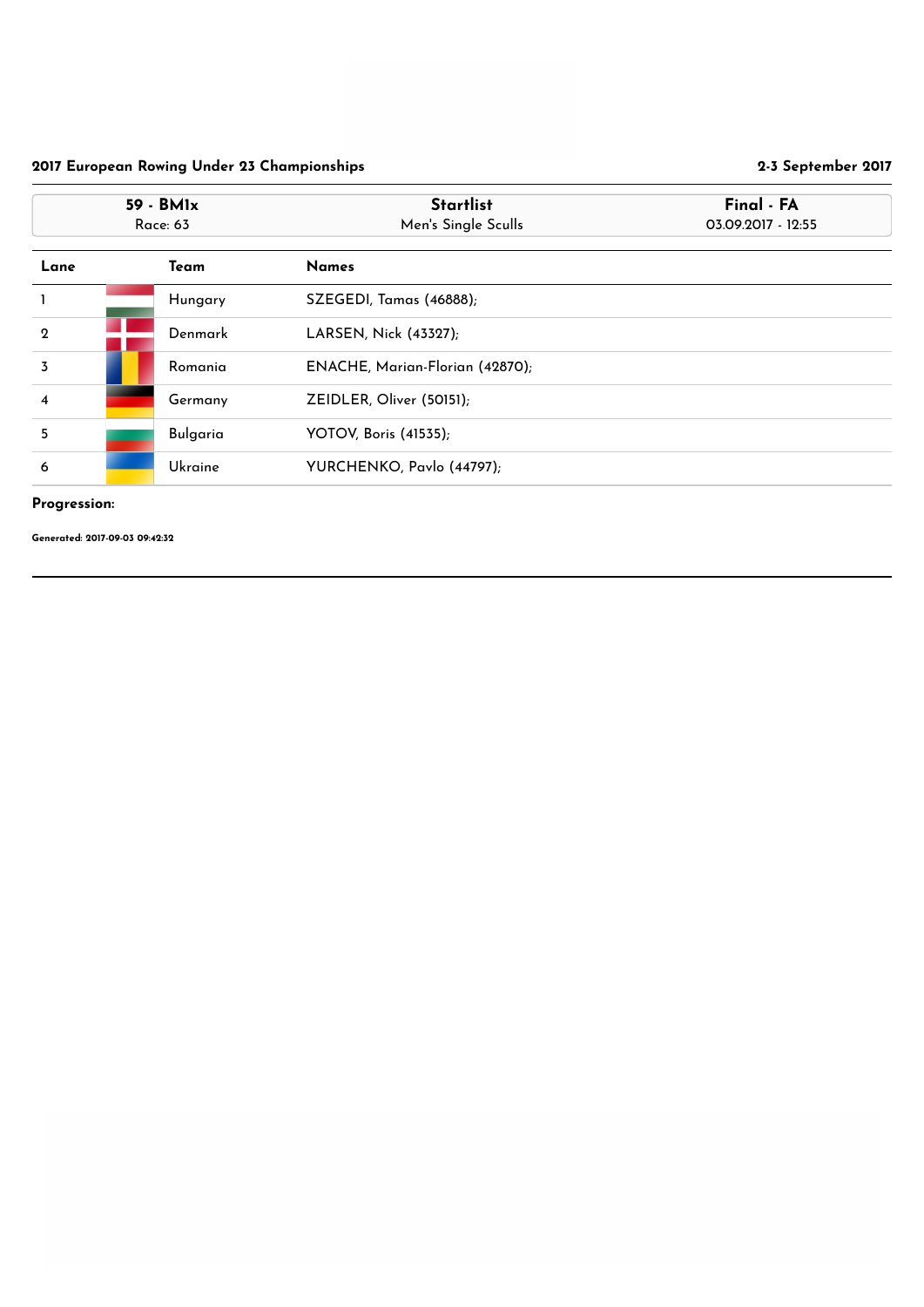## Progression:

|                              | 60 - BW2-<br><b>Race: 64</b> |         | <b>Startlist</b><br>Final - FA<br>Women's Pair<br>03.09.2017 - 13:05 |                                                |  |
|------------------------------|------------------------------|---------|----------------------------------------------------------------------|------------------------------------------------|--|
| <b>Names</b><br>Team<br>Lane |                              |         |                                                                      |                                                |  |
|                              |                              | Poland  | CHMURAK, Agnieszka (45769); ZAWADA, Karolina (44230);                |                                                |  |
| $\mathbf{2}$                 |                              | Hungary |                                                                      | KREMER, Eszter (46629); POLIVKA, Dora (44857); |  |
| 3                            |                              | Romania | HEGHES, Madalina (45307); BUHUS, Iuliana (42854);                    |                                                |  |
| $\overline{\mathbf{4}}$      |                              | Russia  | KOZLENKO, Ekaterina (48495); NESTERENKO, Olga (46011);               |                                                |  |
| 5                            |                              | Germany | KOERNER, Charlotte (50160); SCHAEFER, Helena (46408);                |                                                |  |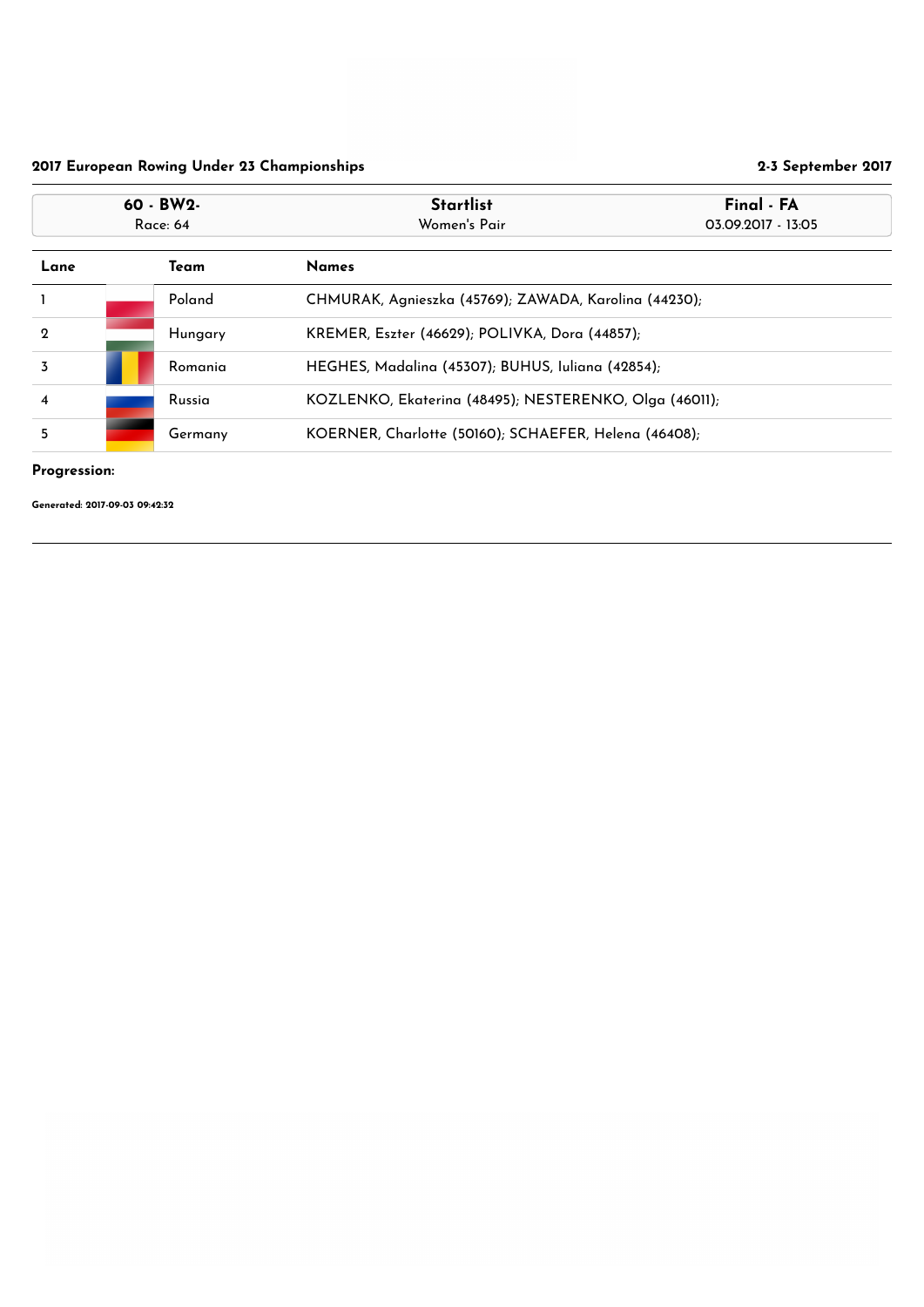## Progression:

| $61 - BM2 -$<br><b>Race: 65</b>     |  |                 | <b>Startlist</b><br>Men's Pair                              | Final - FA<br>03.09.2017 - 13:15 |
|-------------------------------------|--|-----------------|-------------------------------------------------------------|----------------------------------|
| <b>Team</b><br>Lane<br><b>Names</b> |  |                 |                                                             |                                  |
|                                     |  | Norway          | BERGE, Andreas (48016); SOLBAKKEN, Einar (48012);           |                                  |
| $\boldsymbol{2}$                    |  | Germany         | BOY, Ernst-Albrecht (46384); SCHANDL, Leon (46428);         |                                  |
| 3                                   |  | Romania         | TIGANESCU, Mihaita-Vasile (46363); PASCARI, Cosmin (45316); |                                  |
| $\overline{\mathbf{4}}$             |  | Austria         | KOHLMAYR, Maximilian (44097); WALK, Florian (44094);        |                                  |
| 5                                   |  | <b>Bulgaria</b> | KATSARSKI, Rangel (42789); HALADZHOV, Stanimir (46103);     |                                  |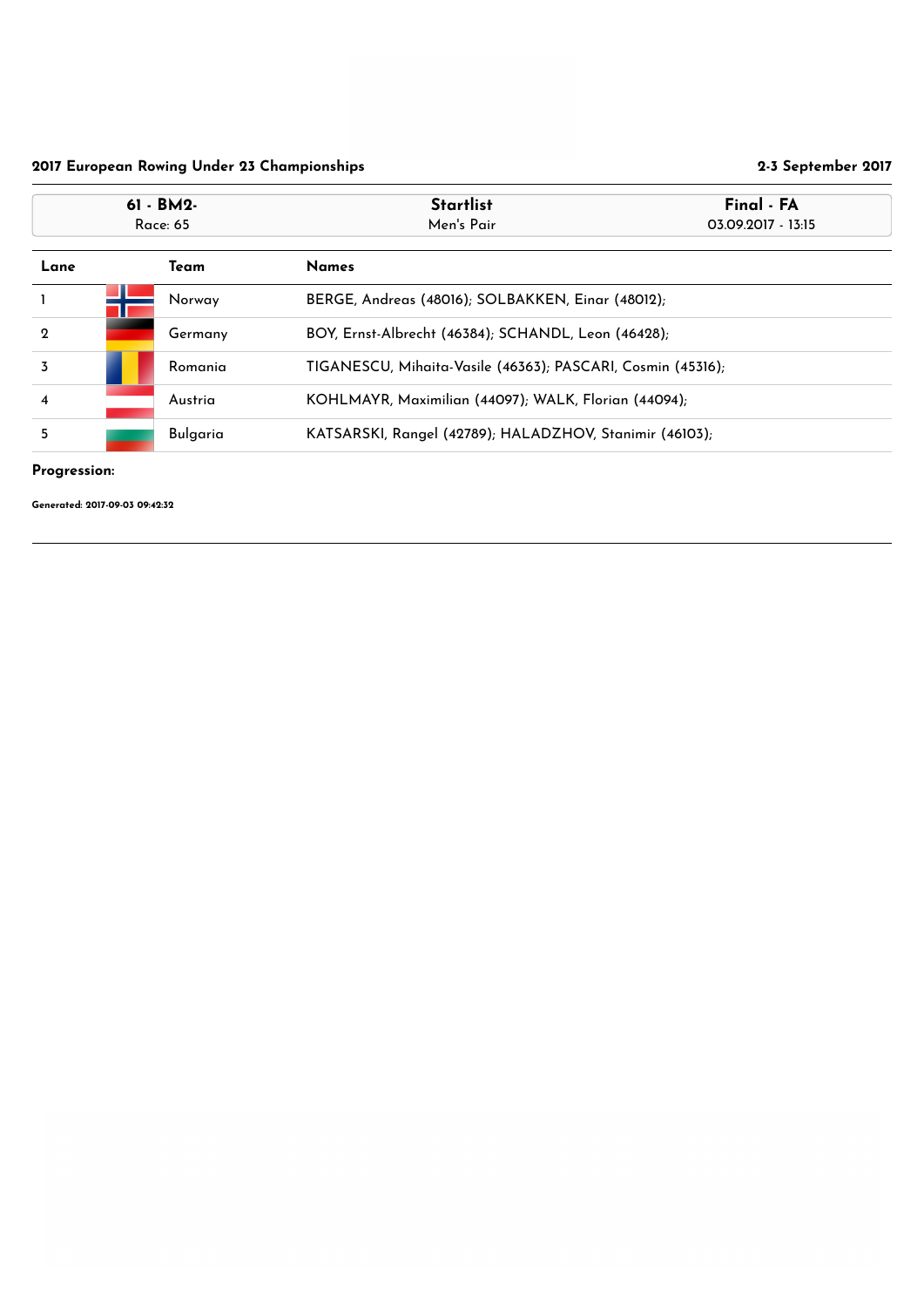## Progression:

|                              | $62 - BW2x$<br>Race: 66 |                | <b>Startlist</b><br>Final - FA<br>Women's Double Sculls<br>03.09.2017 - 13:25 |  |
|------------------------------|-------------------------|----------------|-------------------------------------------------------------------------------|--|
| Lane<br>Team<br><b>Names</b> |                         |                |                                                                               |  |
|                              |                         | Hungary        | PREIL, Vivien (45864); HORVATH, Kitti (44854);                                |  |
| $\overline{2}$               | ٠                       | Switzerland    | HOFER, Debora (44049); SCHWEIZER, Fabienne (48193);                           |  |
| $\overline{3}$               |                         | <b>Belarus</b> | KLIMOVICH, Tatsiana (38803); STARASELETS, Krystina (43407);                   |  |
| $\overline{\mathbf{4}}$      |                         | Greece         | KYRIDOU, Maria (49942); TSAMOPOULOU, Dimitra-Sofia (48863);                   |  |
| 5 <sup>5</sup>               |                         | Norway         | WIBERG-BUGGE, Rebekka (45914); ROERVIK, Jenny (45912);                        |  |
| 6                            |                         | Russia         | KORENKOVA, Anna (46042); DANILIUK, Elena (48324);                             |  |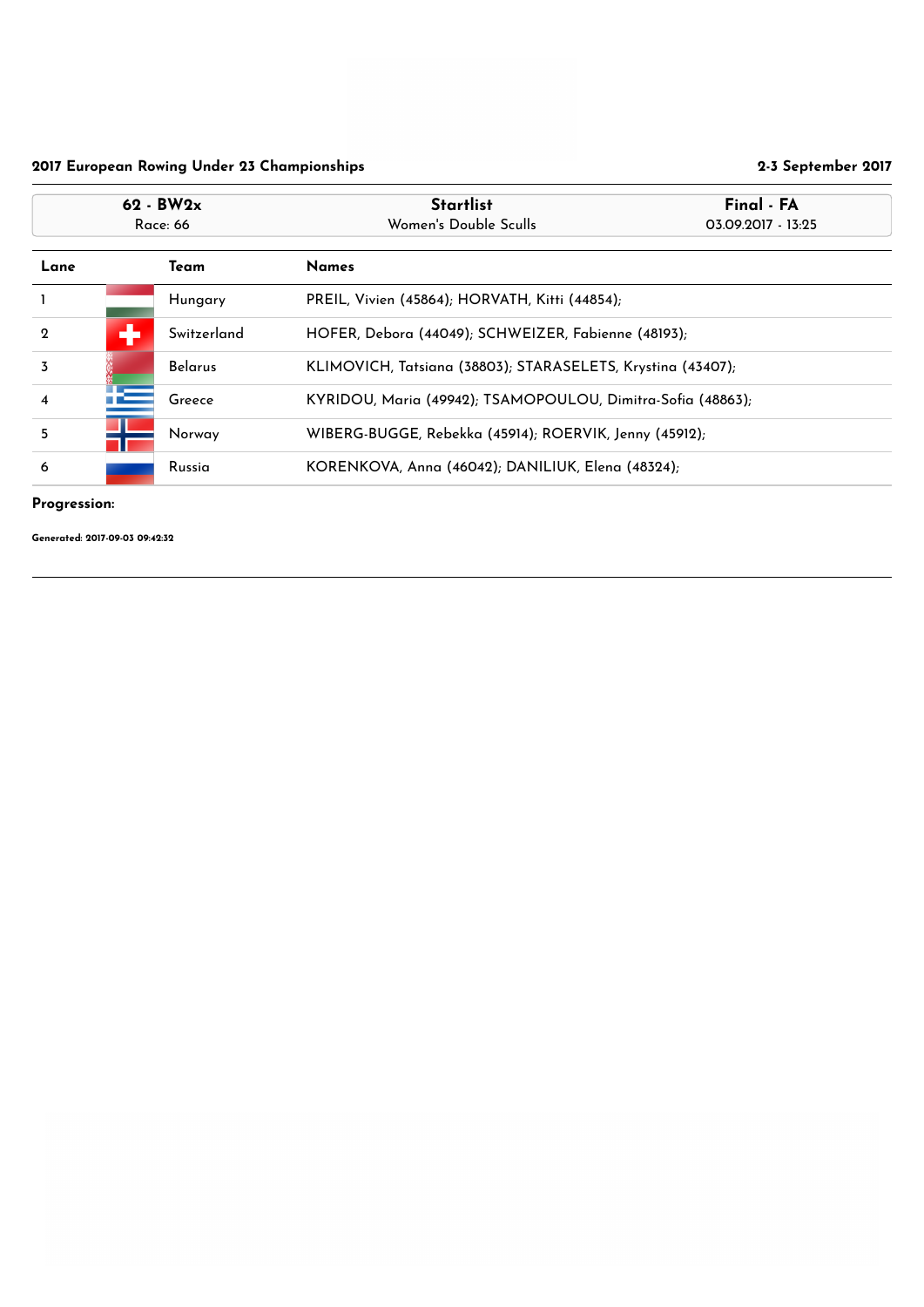## Progression:

| $63 - BM2x$<br>Race: 67      |   |           | <b>Startlist</b><br>Men's Double Sculls                      | Final - FA<br>03.09.2017 - 13:35 |
|------------------------------|---|-----------|--------------------------------------------------------------|----------------------------------|
| Lane<br><b>Names</b><br>Team |   |           |                                                              |                                  |
|                              |   | Lithuania | KAMARAUSKAS, Karolis (50234); MURAVJOV, Artur (49801);       |                                  |
| $\overline{2}$               | 第 | Serbia    | DJERIC, Igor (45716); BEDIK, Aleksandar (43684);             |                                  |
| $\overline{3}$               |   | Slovenia  | KREBS, Nik (45229); ALJANCIC, Miha (46148);                  |                                  |
| $\overline{\mathbf{4}}$      |   | Greece    | KALANDARIDIS, Ioannis (46775); STERGIAKAS, Christos (49125); |                                  |
| $5\overline{)}$              |   | Sweden    | EKROS, Bo Axel (45957); BORGH, Eskil (45958);                |                                  |
| 6                            |   | Norway    | LINDGREN, Adrian (45910); HADLER-OLSEN, Arne (45911);        |                                  |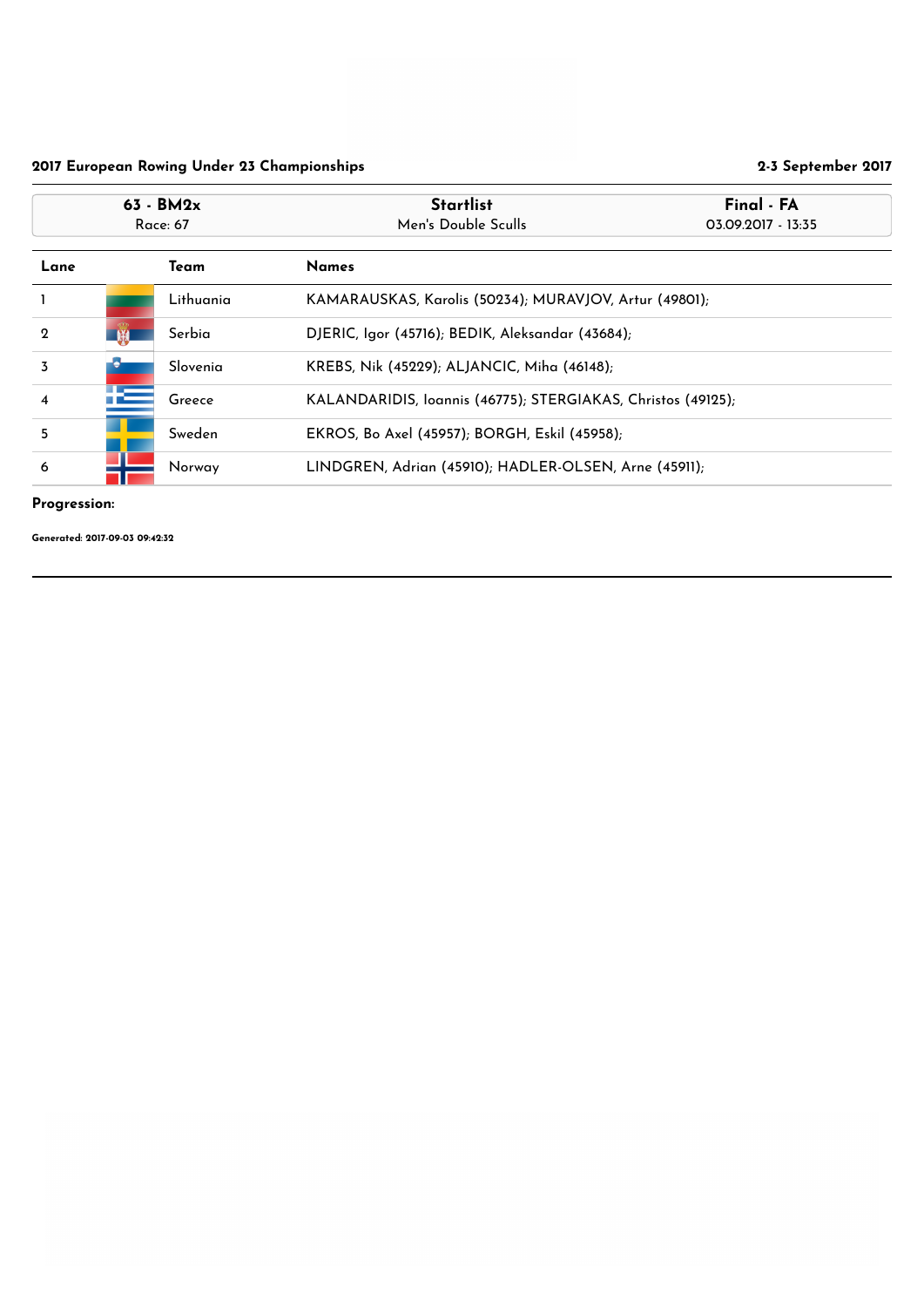#### Progression:

|             | 64 - BM4-<br>Race: 68 |             | <b>Startlist</b><br>Men's Four                                                                                                     | Final - FA<br>03.09.2017 - 13:45 |
|-------------|-----------------------|-------------|------------------------------------------------------------------------------------------------------------------------------------|----------------------------------|
| Lane        | Team<br><b>Names</b>  |             |                                                                                                                                    |                                  |
|             |                       | Hungary     | NEMETH, Andras (50186); GEREI, Tamas Agoston (47666); HOPP, Marton Peter<br>(47702); FULOP, Gabor (47663);                         |                                  |
| $\mathbf 2$ |                       | Lithuania   | GIEDRIUS, Bieliauskas (47522); STANKUNAS, Povilas (44763); JUSKEVICIUS, Mantas<br>(47976); ILONIS, Saulius (44745);                |                                  |
| 3           |                       | Romania     | SEMCIUC, Mugurel Vasile (46364); CHIOSEAUA, Alexandru (45299); TANASA, Andrei-<br>Alexandru (47567); BEJAN, Sergiu-Vasile (43928); |                                  |
| 4           |                       | Croatia     | LONCARIC, Patrik (47933); LONCARIC, Anton (47928); GRGIC, Ivan-Ante (47625);<br>IPSA, Fabio (49023);                               |                                  |
| 5           |                       | Switzerland | BAERLOCHER, Scott (48961); HIRSCH, Benjamin (48191); SCHUBERT, Morton (47788);<br>MEYER, Joshua (45499);                           |                                  |
|             |                       |             |                                                                                                                                    |                                  |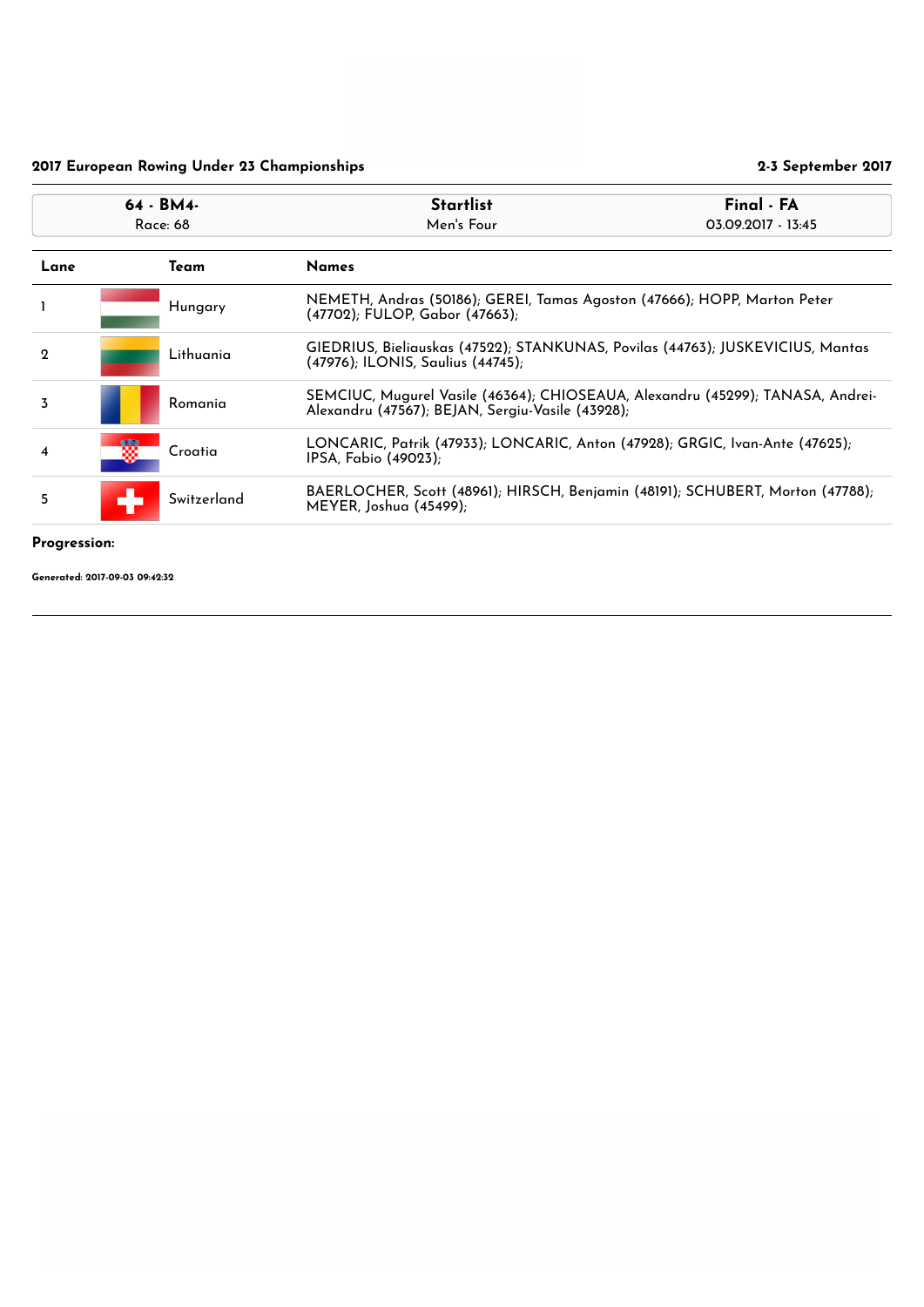## Progression:

|                         | $65 - BLW2x$<br>Race: 69 |                | <b>Startlist</b><br>Lightweight Women's Double                | Final - FA<br>03.09.2017 - 13:55 |
|-------------------------|--------------------------|----------------|---------------------------------------------------------------|----------------------------------|
| Lane                    |                          | Team           | <b>Names</b>                                                  |                                  |
|                         |                          | Czech Republic | NECASOVA, Zuzana (45567); TEIMEROVA, Karolina (50191);        |                                  |
| $\mathbf 2$             |                          | Germany        | KOELBLIN, Janika (49774); WEIGT, Stefanie (50177);            |                                  |
| $\overline{3}$          |                          | Romania        | LEHACI, lonela-Livia (41885); BELEAGA, Gianina-Elena (42861); |                                  |
| $\overline{\mathbf{4}}$ |                          | Austria        | ALTENHUBER, Louisa (44093); ARNDORFER, Laura (46562);         |                                  |
| 5                       |                          | Russia         | CHERNOUSOVA, Iuliia (50231); BLINOVSKIKH, Anna (48753);       |                                  |
| 6                       | Poland                   |                | DREIER, Zuzanna (45785); SWIETEK, Magdalena (49901);          |                                  |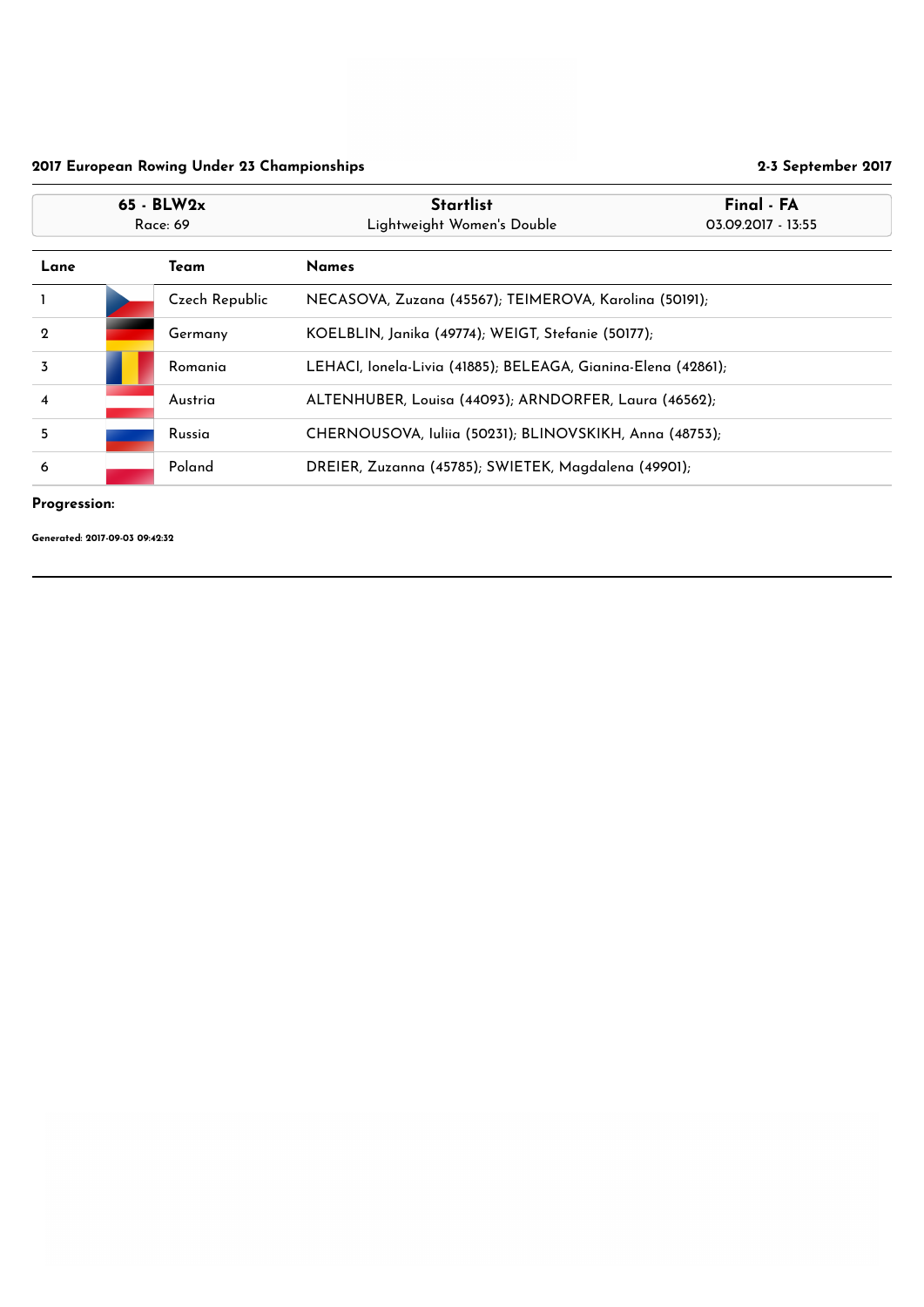## Progression:

|                         | 66 - BLM2x<br><b>Race: 70</b>                                      |          | <b>Startlist</b><br>Lightweight Men's Double             | Final - FA<br>03.09.2017 - 14:05 |
|-------------------------|--------------------------------------------------------------------|----------|----------------------------------------------------------|----------------------------------|
| Lane                    |                                                                    | Team     | <b>Names</b>                                             |                                  |
|                         |                                                                    | Poland   | KRASKA, Mateusz (48749); REWERS, Damian (45710);         |                                  |
| $\mathbf 2$             | 0                                                                  | Portugal | COSTA, Dinis Duarte (47908); COSTA, Afonso (48593);      |                                  |
| $\overline{3}$          | 电                                                                  | Slovakia | STIFFEL, Adam (47722); ZELINKA, Peter (44185);           |                                  |
| $\overline{\mathbf{4}}$ | HAGEMANN, Christian (48001); MODEST, Alexander (43308);<br>Denmark |          |                                                          |                                  |
| 5                       |                                                                    | Hungary  | MOGYOROSI, Marton Kalman (49805); FURKO, Kalman (45862); |                                  |
| 6                       | CHEREPKOV, Sergei (48487); KHAIBULLIN, Rustam (49808);<br>Russia   |          |                                                          |                                  |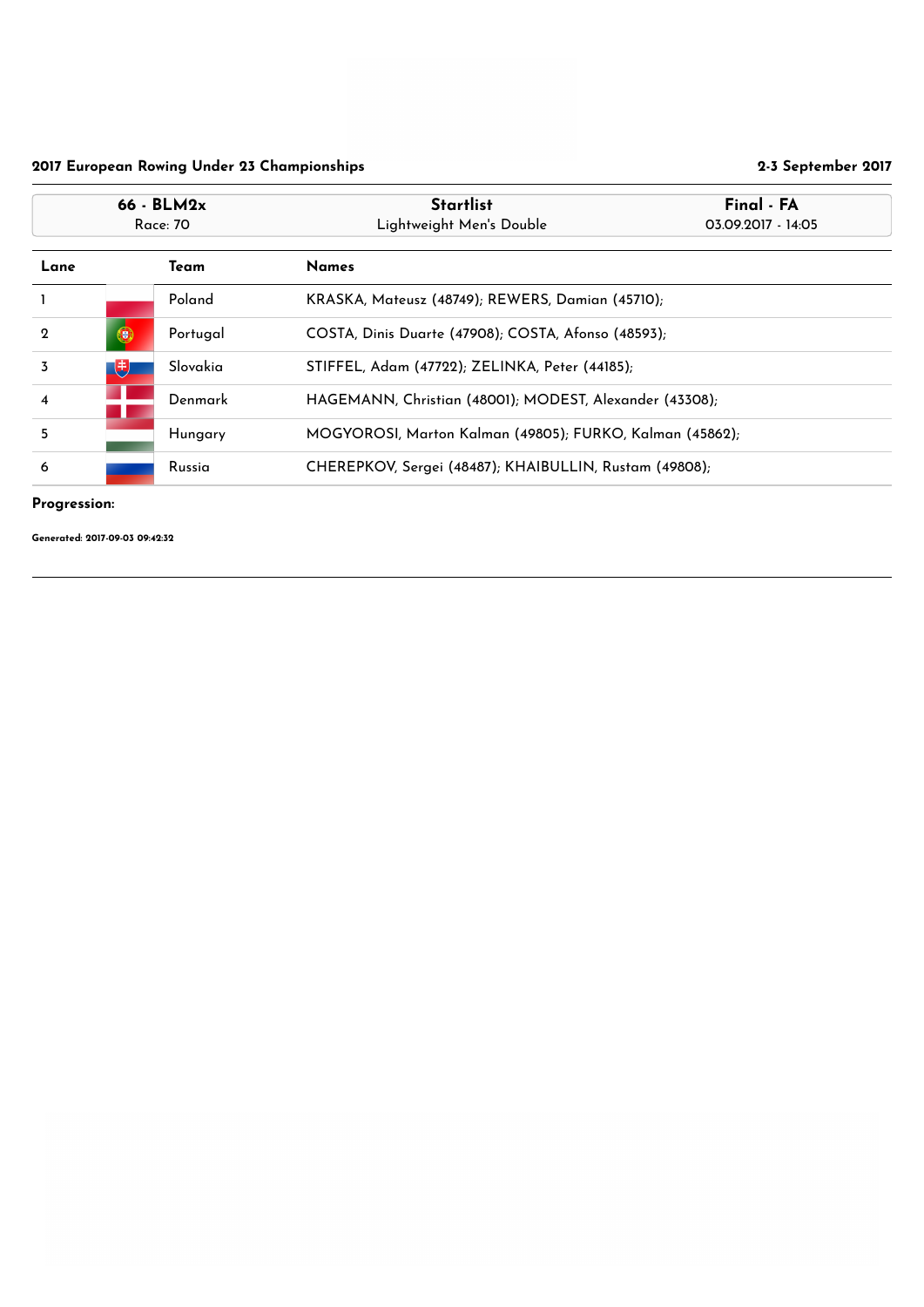# Progression:

| 67 - BLM4-<br>Race: 71 |                                                                                                                               | Final - FA<br><b>Startlist</b><br>Lightweight Men's four<br>03.09.2017 - 14:15                                  |  |
|------------------------|-------------------------------------------------------------------------------------------------------------------------------|-----------------------------------------------------------------------------------------------------------------|--|
| Team<br>Lane           |                                                                                                                               | <b>Names</b>                                                                                                    |  |
| $\mathbf 2$            | Austria                                                                                                                       | KREITMEIER, Lukas (50198); WIENER, Vinzent (50199); KIRALYHIDI, Julian (50196);<br>BERTAGNOLI, Umberto (50194); |  |
| 3                      | Germany                                                                                                                       | BERKEMEYER, Simon (50175); RESSEMANN, Tobias (50203); WAGNER, Julius<br>(50168); SPROSSMANN, Henning (50166);   |  |
| $\overline{4}$         | HALIAN, Dmytro (50225); KYRYLOVSKYI, Roman (47670); DZIUBYNSKYI, Volodymyr<br>Ukraine<br>(46657); PSHÉNYCHNYI, Artem (48667); |                                                                                                                 |  |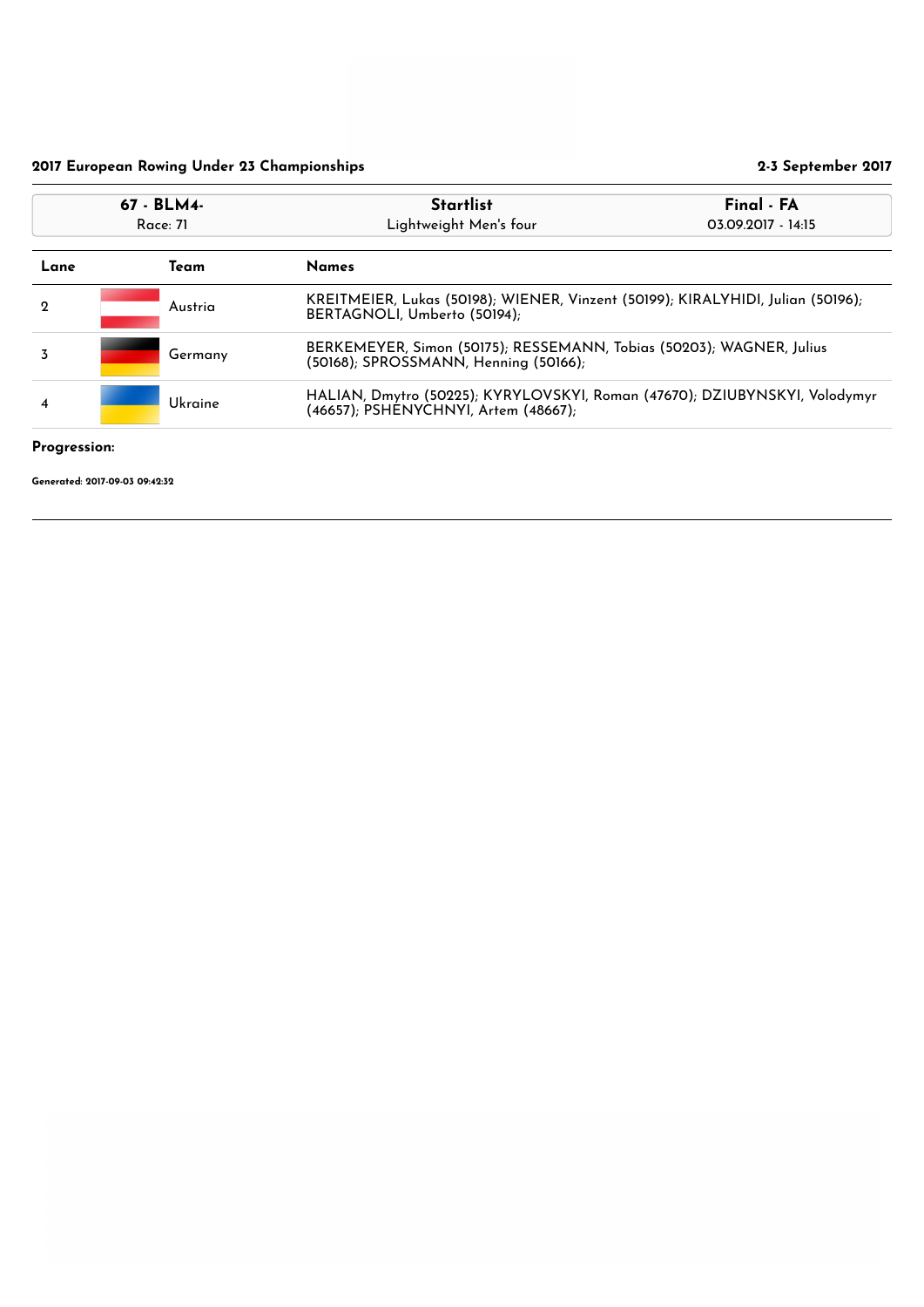Progression:

|                | $68 - BW4x$<br>Race: 72                                                                                                        |         | <b>Startlist</b><br>Women's Quadruple Sculls                                                                              | Final - FA<br>03.09.2017 - 14:25 |
|----------------|--------------------------------------------------------------------------------------------------------------------------------|---------|---------------------------------------------------------------------------------------------------------------------------|----------------------------------|
| Lane           |                                                                                                                                | Team    | <b>Names</b>                                                                                                              |                                  |
|                |                                                                                                                                | Ukraine | VASHCHUK, Mariia (47673); KLYMENKO, Kateryna (45899); HORSHKOVA, Diana<br>(49792); NESTERENKO, Alina (43669);             |                                  |
| $\mathbf 2$    |                                                                                                                                | Poland  | SLIWINSKA, Joanna (49903); BORUCH, Katarzyna (47869); SOBIESZEK, Monika<br>(45787); ROBASZKIEWICZ, Agneszka (42979);      |                                  |
| $\overline{3}$ |                                                                                                                                | Romania | VASILE, Georgiana (43940); BODNAR, Nicoleta-Ancuta (45293); LOGOFATU, Elena<br>(43935); PASCANU, Nicoleta (43945);        |                                  |
| 4              |                                                                                                                                | Denmark | PETERSEN, Marie-Louise (48739); LANGKJAER, Ida (49761); CHRISTENSEN, Nanna<br>Bo (49762); MOERCH-PEDERSEN, Marie (46665); |                                  |
| 5              | SCHAEFER, Sina (50176); RICHTER, Lara (50204); GERHARDT, Marie-Christine<br>Germany<br>(50171); NEBELSIECK, Eva-Lotta (50207); |         |                                                                                                                           |                                  |
| D.,            |                                                                                                                                |         |                                                                                                                           |                                  |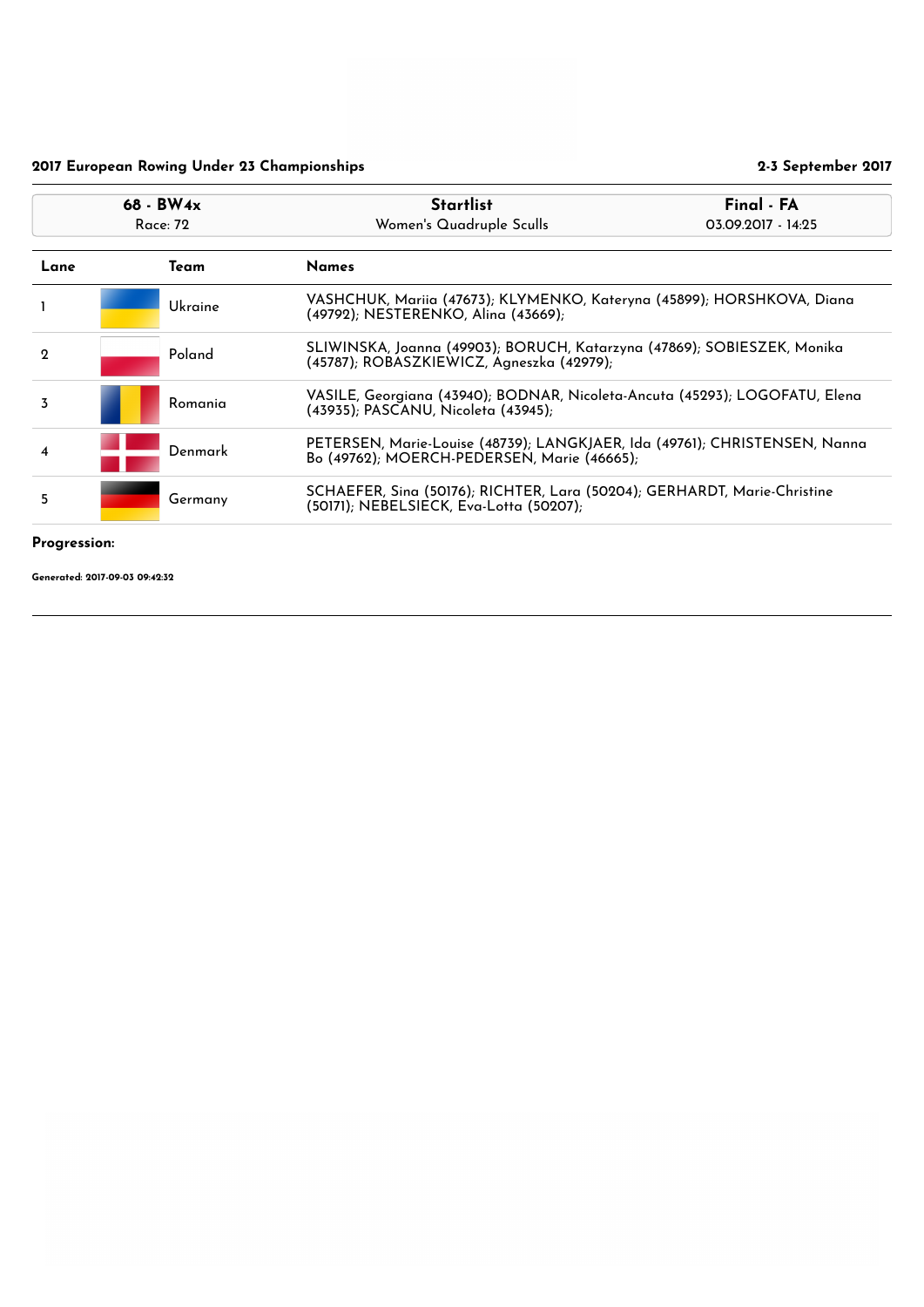## Progression:

| $69 - BM4x$<br><b>Race: 73</b> |                | <b>Startlist</b><br>Men's Quadruple Sculls                                                                         | Final - FA<br>03.09.2017 - 14:35                                                |  |
|--------------------------------|----------------|--------------------------------------------------------------------------------------------------------------------|---------------------------------------------------------------------------------|--|
|                                | Team           | <b>Names</b>                                                                                                       |                                                                                 |  |
|                                | Estonia        | Marko (46015);                                                                                                     | POOLAK, Johann (44782); KUSHTEYN, Mikhail (48802); HARJUS, Rain (48744); LAIUS, |  |
| 懒                              | Moldova        | MASNIC, Alexandru (48111); CORSUNOV, Ivan (48108); BULAT, Alexandr (46878);<br>OBOIANSCHII, Sergei (44786);        |                                                                                 |  |
|                                | Poland         | SWIETEK, Mateusz (44239);                                                                                          | DOMINICZAK, Jakub (43492); PIENIAK, Dawid (47138); SOBIERAJ, Marcin (44236);    |  |
|                                | <b>Belarus</b> | TSIKHANOVICH, Kiryl (48082); LAPUTSIN, Artsem (48091); ZALATY, Yauheni (48092);<br>KULIK, Uladzimir (46078);       |                                                                                 |  |
|                                | Hungary        | KOVACS, Kornel (46886); DANO, Daniel (46889); ACS, Kristof (45819); BACSKAI, Mate<br>(45818);                      |                                                                                 |  |
|                                | <b>Ukraine</b> | SOKHATSKYI, Serhii (47649); YURCHENKO, Bohdan (50226); SELIVANOV, Oleksii<br>(46709); RASHCHEPKIN, Maksym (49217); |                                                                                 |  |
|                                |                |                                                                                                                    |                                                                                 |  |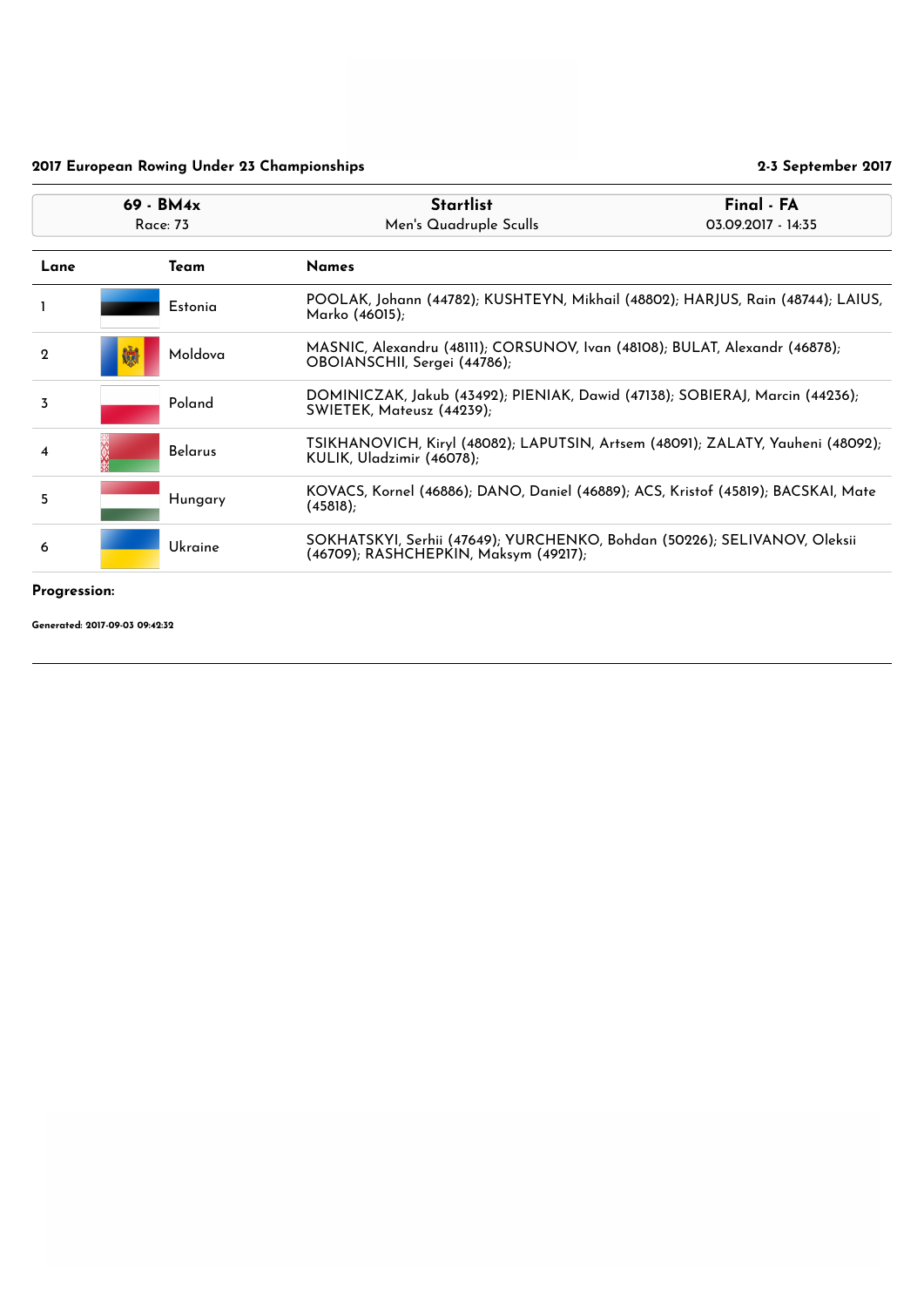| 70 - BW8+<br><b>Race: 74</b> |                      | <b>Startlist</b><br>Women's Eight                                                                                                                                                                                                                                                          | Final - FA<br>03.09.2017 - 14:45 |
|------------------------------|----------------------|--------------------------------------------------------------------------------------------------------------------------------------------------------------------------------------------------------------------------------------------------------------------------------------------|----------------------------------|
| Lane                         | <b>Team</b>          | <b>Names</b>                                                                                                                                                                                                                                                                               |                                  |
| Т.                           | Ireland              | FEERICK, Claire (50208); NUALA, Landers (50210); O CONNOR, Sadhbh (50213);<br>CAOIMHE, Dempsey (50206); CORCORAN, Aoife (50205); FORDE, Oisin (50211);<br>GILLIGAN, Ruth (50212); HEGARTY, EMILY (48185); O CONNELL, Cormac (50209);                                                       |                                  |
| $\mathbf 2$                  | <b>Great Britain</b> | MACDONALD, Grace (50141); POWELL, Isobel (49883); IRWIN, Lauren (48773); BREW,<br>Chloe (48808); BELL, Fiona (49884); COUSINS, Oonagh (49914); SAUNDERS,<br>Margaret (49822); HEATH, Sophia (50146); HUMPHRIES-GRIFFITHS, Aisling (50140);                                                 |                                  |
| $\overline{3}$               | Romania              | BUDEANU, Andrea-Ioana (45889); RADIS, Simona Geanina (46359); RUSU, Maria-<br>Magdalena (47554); BERES, Amalia (45291); CASU, Madalina-Gabriela (46374); RUSU,<br>Vasilica-Alexandra (47553); AILINCAI, Adriana (46361); TIVODARIU, Maria (47548);<br>PETREANU, Victoria-Stefania (49259); |                                  |
| 4                            | Russia               | YUVCHENKO, Kira (46004); KORNIENKO, Elizaveta (43375); SEVOSTIANOVA,<br>Ekaterina (46001); KUBYSHKINA, Maria (46036); ZARUBA, Olga (47006); KARPOVA,<br>Anna (43370); AKSENOVA, Anna (46686); PLAKSINA, Valentina (46688); KRYLOVA,<br>Elizaveta $(46691)$ ;                               |                                  |
| 5                            | <b>Belarus</b>       | SIAMIONAVA, Anastasiya (44371); NIKULINA, Ina (44602); KHRAPKINA, Hanna<br>(48099); BOZHAMOI, Maryia (48098); TSUPA, Yana (44581); RAMANOUSKAYA,<br>Kseniya (42093); LIASHKEVICH, Alesia (43403); FILIPAVA, Tatsiana (46085);<br>KATSEVICH, Palina (46089);                                |                                  |
| 6                            | Germany              | OSTERKAMP, Lena (47717); STOEHNER, Christin (46458); STEINWEG, Franziska<br>(50163); ZUERCHER, Marie Elena (46421); VUKOTIC, Tamara (46417); BERGER, Frauke<br>(50164); POHLMAN, Marissa (50172); KAMPMANN, Theresa (46475); BESEL, Hannah<br>(50185);                                     |                                  |
| Progression:                 |                      |                                                                                                                                                                                                                                                                                            |                                  |